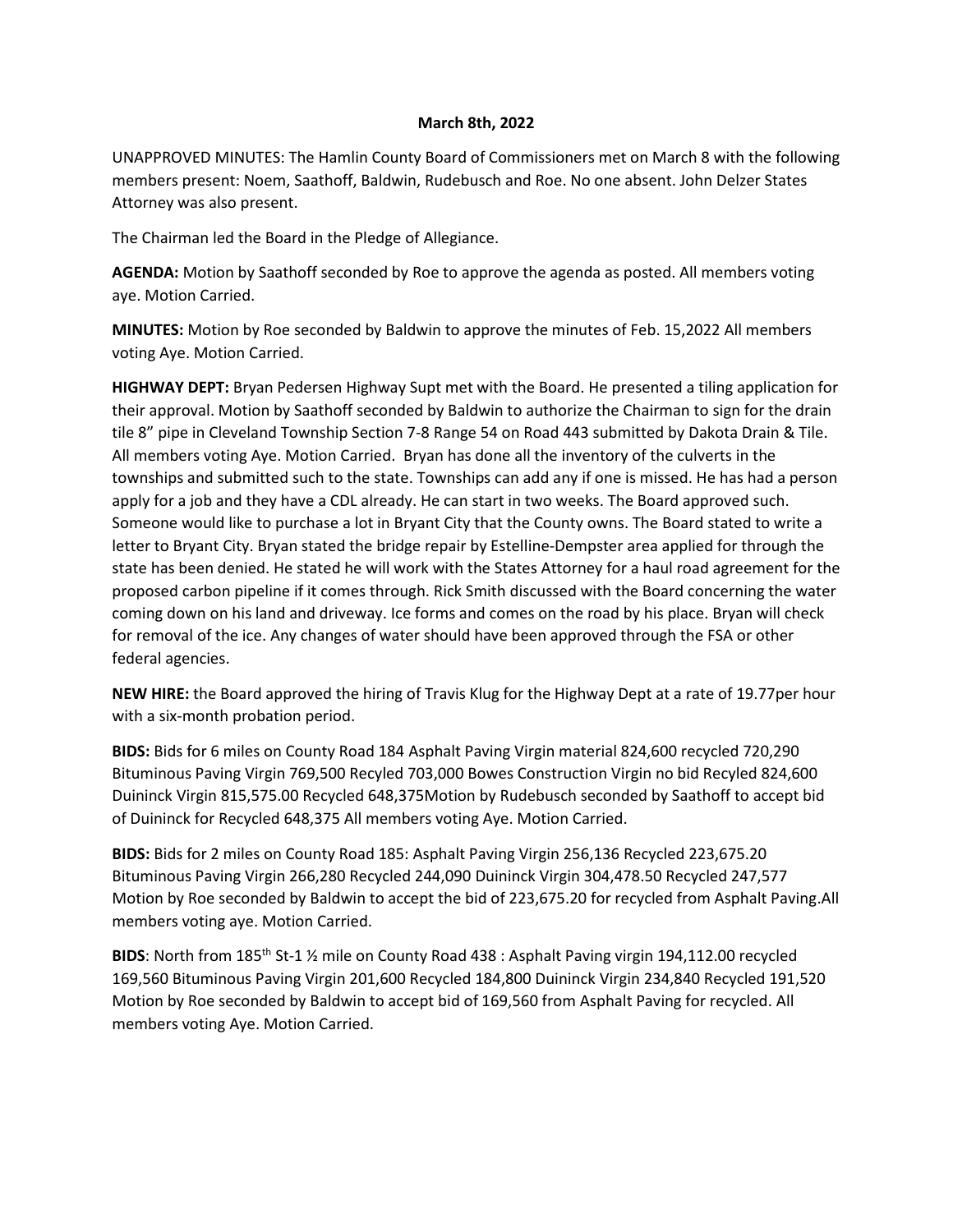**BIDS:** County Road 438 South from 181 St one and one half mile: Asphalt Paving Virgin 197,016 Recycled 173,640 Bituminous Paving Virgin 201,600 Recycled 184,800 Duininck Virgin 234,840 Recycled 191,520 Motion by Roe seconded by Baldwin to accept the bid of 173,640 from Asphalt Paving for Recycled. All members voting aye. Motion Carried.

**BIDS:** For entire combined projects of 11 miles: Asphalt Paving Virgin 1,471,847.50 Recycled 1,287,189.60 Bituminous Paving Virgin 1,426,800 Recycled 1,287,600 Duininck Virgin 1,521,630 Recycled 1,214,520 Bids not accepted on complete bids.

**BIDS ON CUTTING EDGES:** 5/8X8"X7' CURVED CUTTING EDGE Equipment Blades 138.90 True North 178.01 Motion by Rudebusch seconded by Roe to accept both bids due to cost and availability. All members voting Aye. Motion Carried. Complete listing available at Auditors Office.

**BIDS ON CONCRETE PIPE:** 12" RCP Class 5 Cemcast Pipe 16.74 Forterra 17.07 Motion by Saathoff seconded by Baldwin to accept both bids due to cost and availability. All members voting aye. Motion Carried. Complete listing available at Auditors Office.

**BIDS ON HOT MIX:** Asphalt Paving Class D I Virgin & PG 58-29 at Huron Shop 72.50 per ton at DeSmet Plant 70.00 per ton Bowes Construction Asphalt Class E Type 2- 80.00 per ton Duininck ¾ mix design PG 58-28 77.50 per ton Motion by Saathoff seconded by Roe to accept Asphalt Paving bid from DeSmet Plant and Dunininck for small amounts if needed and availability. All members voting Aye. Motion Carried. Complete listing available at Auditors Office.

**BIDS ON PEA ROCK:** Basin Construction 12.00 at Cleveland Plant, Michael Johnson Construction 7.50 at Madison Plant, Northern Con Agg 6.20 at Rauville Plant and L.G. Everist 12.70 at Brookings Plant. Motion by Roe seconded by Rudebusch to accept the bid of Basin Construction and if the project is north and mileage closer accept the Northern Con Agg at Rauville. All members voting Aye. Motion Carried.

**BIDS ON SAND DELIVERED TO LAKE POINSETT:** Basin Construction picked up 7.00 per ton delivered 12.00 per Ton L.G. Everist delivered 23.00 per ton. Motion by Rudebusch seconded by Saathoff to accept the bid of Basin Construction . All members voting Aye. Motion Carried.

**BIDS ON ROAD OIL:** MC3000 Flint Hills 787.15 per ton Jebro 801.59 per ton. Motion by Saathoff seconded by Baldwin to accept the bid of Flint Hills. All members voting Aye. Motion Carried.

**BIDS ON STEEL CULVERTS:** 15"culvert 16 Ga True North 20.40 per foot Contech 25.84 per foot. Motion by Rudebusch seconded by Roe to accept the bid of True North. All members voting Aye. Motion Carried. Complete listing available at Auditors Office.

**BIDS ON TIRES:** 14.00R24 Radial Tire Pomps Tire 1114.20 W.W. Tire 964.53 Motion by Roe seconded by Saathoff to accept both bids on tires due to cost and availability of different sizes. All members voting Aye. Motion Carried. Complete listing available at Auditors Office.

**BIDS ON BRIDGE DECKING:** w6x20 Beam True North Steel 34.00 per foot Motion Saathoff seconded by Baldwin to accept all the bridge decking material if needed from True North Steel. All members voting Aye. Motion Carried. Complete listing available at Auditors Office.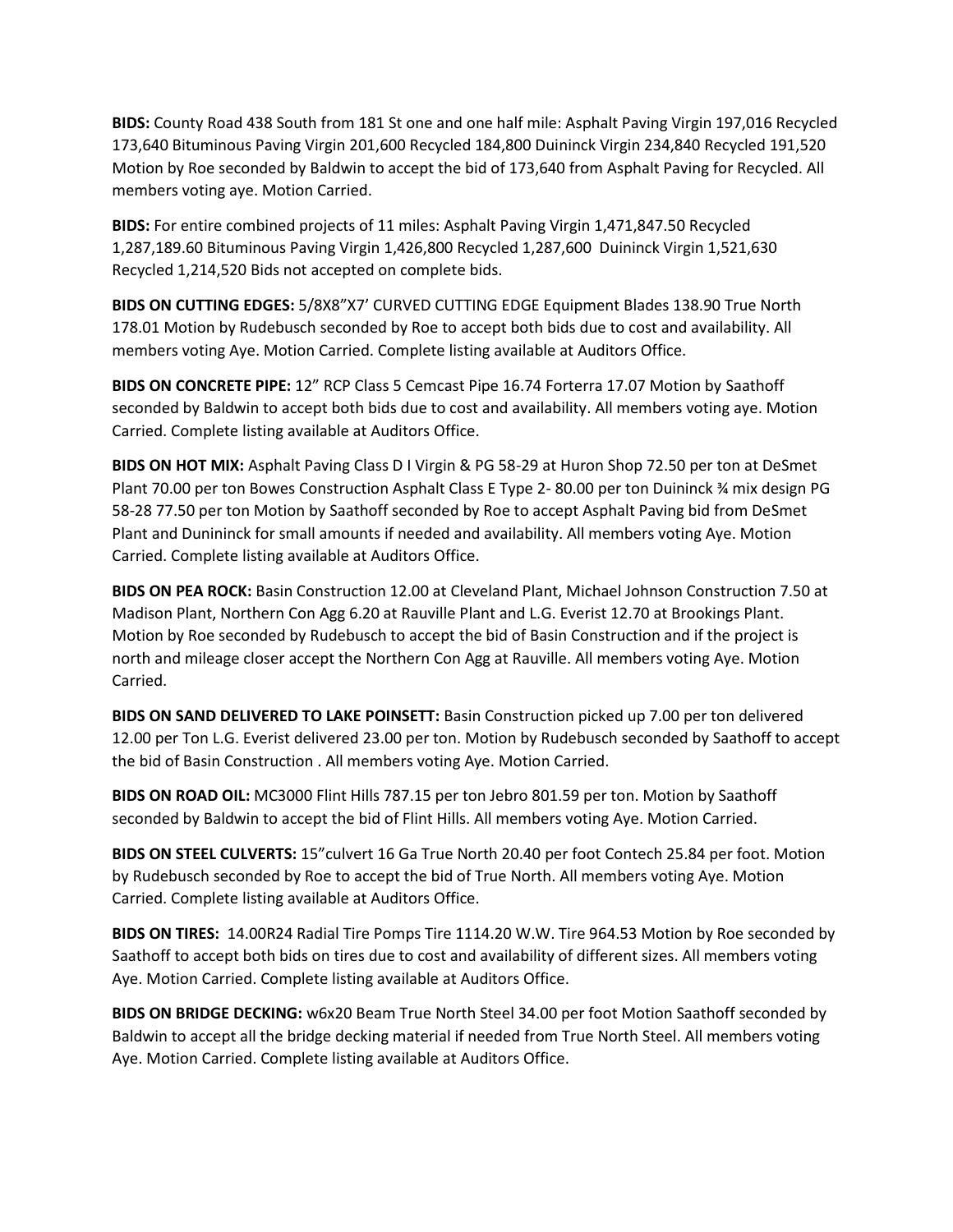**BIDS ON WEED CHEMICAL:** 2-4D Amine 4# Nutrien 23.50 State Bid 22.50 Hefty Seed Co 24.61 Van Diest Supply company 16.80 Companies bidding only if supplies are available. Motion by Saathoff seconded by Rudebusch to accept bids from all four due to cost of each chemical and availability. All members voting Aye. Motion Carried. Complete listing available at Auditors Office.

**FUEL QUOTES:** Feb 28 in Hazel #1 Diesel Hamlin County Coop 3.40 Farmers Union 3.36 March 1 in Hayti E-30 gas Hamlin County Coop 2.52 Farmers Union no bid. All bids do not contain certain taxes.

**ORDINANCE 2022-02:** Hamlin County Zoning Officer Payton Carda and Todd Kays of First District met with the Board. Payton stated the Hamlin County Planning and Zoning Board passed Ordinance 2022-02 and recommended this to the Commissioners. Ordinance # 2022-02 Chapter 5.07 Erection of more than one principal structure on a lot. First Reading was held and no comment received. Second Reading will be held on March 22 at 10:30 am. Nancy Kangas was also present. She had been approved for a conditional use permit in May 2020 and had not been told that after that she would need to apply for a building permit also. The States Attorney recommended to not charge the fee for good cause and to waive such. Motion by Saathoff seconded by Baldwin to waive such fee due to the length of time since the conditional use was granted. All members voting Aye. Motion Carried.Todd presented some different options available to run the zoning program.

**PUBLIC COMMENT:** No public comment was received

**SHERIFF:** Chad Schlotterbeck Sheriff met with the Board and stated that the yearly stats are on the website. He requested permission for Deputy Tristan Molitor to attend training April 17-19 in Deadwood and for himself to attend the Sheriffs Conference April 18-23 in Deadwood. The Board approved the travel request.

**VOLUNTEERS:** Motion by Saathoff seconded by Baldwin to approve the listing of Hamlin County Skywarn Weather Spotters and for the LEPC Roster as required by the County's insurance company. All members voting Aye. Motion Carried.

**COUNTY FEES:** Motion by Saathoff seconded by Rudebusch to approve the following fees charged by the County: Director of Equalization 1.00 per page,spreadsheet copy 2.00 for two pages and. 50 for each additional page 750.00 for entire export of files; Treasurer: .25 per page Copy Machine Per page .15 letter size .20 legal size and .50 large size Register of Deeds all charges set by SCDCL except transfers 5.00 a month,.40 per image Auditor tax lists partial list 25.00 entire county list 50.00 Ag Building rental 50.00 per day or 100.00 per day for commercial. Use of Ag Buildings for storage 20.00 per month under show ring 40.00 per month for storage in buildings 15.00 per month for campers parked just on the 4-H grounds which are not under any cover. Such campers should be parked as to not interfer with snow removal. All campers should sign a liability sheet removing the County from any liability. Sheriff: Fingerprinting 10.00 accident reports 4.00 with pictures 5.00-6.00 Weed Spraying 40.00 per hour including 1 man and equipment plus chemical cost. All members voting Aye. Motion Carried.

**TRAVEL REQUEST:** The Board approved the Auditor,Treasurer, Register of Deeds and Commissioners to attend the Sioux Valley Commissioners Assoc. meeting March 23 in Clark.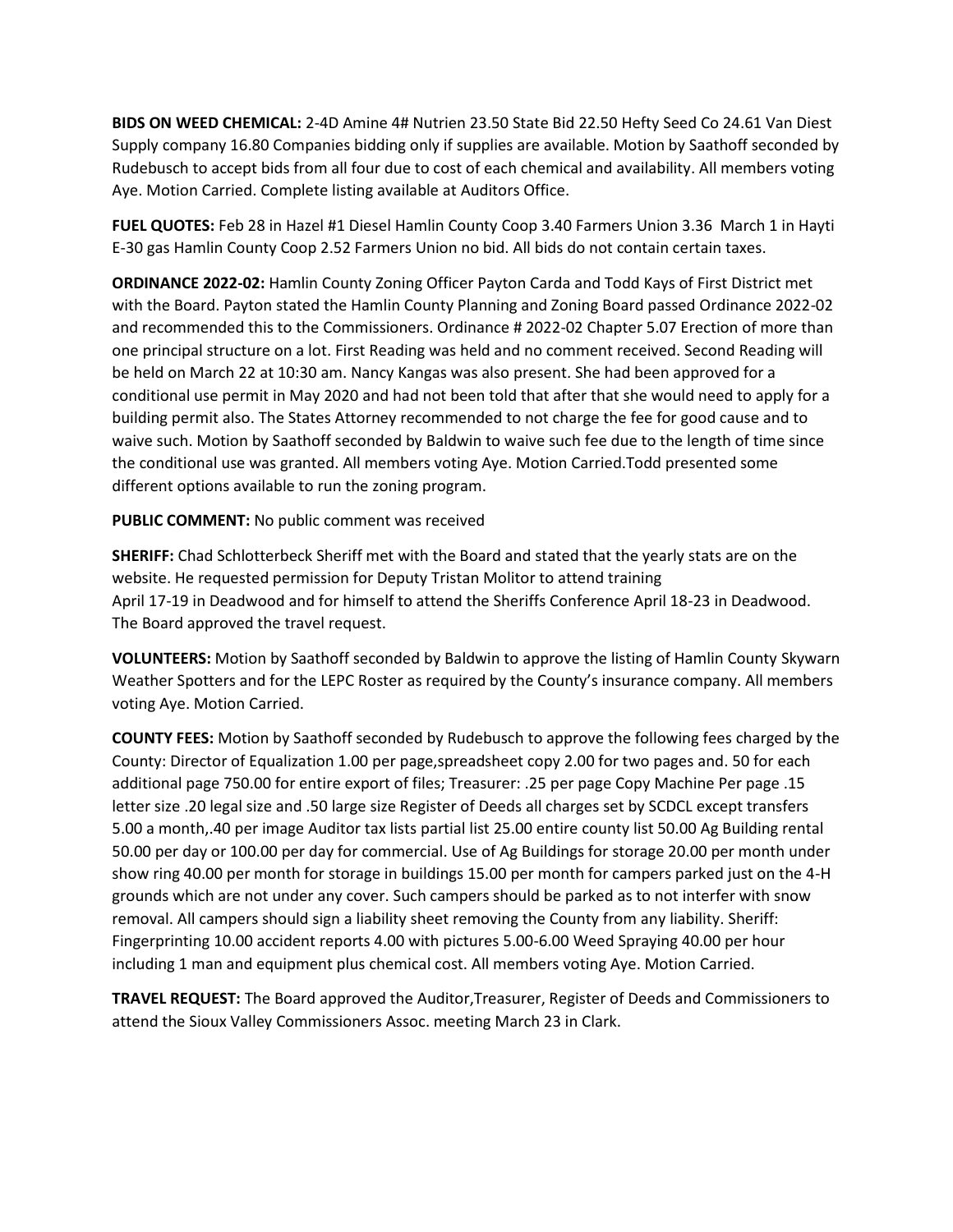## **CLAIMS PAID:**

COMMISSIONERS: Jay Baldwin mileage 16.38 Clark County Registration 24.00 Hamlin County Publishing 623.00 Jutting Grocery supp 33.54 Leland Roe mileage 16.80 Douglas Noem mileage 25.20 Randall Rudebusch mileage 28.56 Larry Saathoff mileage 50.40 Hamlin County Register of Deeds filing deed costs 33.00 Visa Zoom costs 159.65 Website costs 201.52 Total gross salaries for complete dept 5400.00 benefits 1280.85 Total Commissioners expense 7892.90

COURT: Compass Counseling Prof service 1800.00 Kelli Lardy court transcript 17.00 Teresa Wolf interpretor 150.00 mileage 18.06 Yellow Robe Consulting court witness 1500.00 Total court expense 3485.06

AUDITOR: Clark County registration 12.00 Connecting Point repairs 60.00 ITC phone 50.77 Office Peeps supp 133.19 PMB state access 21.68 total gross salaries for complete dept 4973.15 benefits 380.45 Total Auditors expense 5631.24

TREASURER: Clark County Registration 12.00 Connecting Point repairs 10.00 ITC phone 98.17 Jessica Delzer reimburse insurance 758.69 Office Peeps supp 61.66 PMB state access 21.66 Total gross salaries for complete dept 9990.62 benefits 2640.96 Total Treasurers expense 13,593.76

POSTAGE COPIES: Office Peeps copy machine maint 132.99 supp 80.26 Quadient Postage 701.85 Postage Meter ink 185.12

STATES ATTORNEY: Delzer Law 2 months secretary 1500.00 ITC phone 85.75 Total gross salaries for complete dept 5569.00 benefits 1614.74 Total States Attorney expense 8769.49

COURT APPOINTED ATTORNEY: Bratland Law 2266.10 Thomas Burns 445.50 Austin Strait Benson & Thole 584.40

COURTHOUSE MAINT: Culligan water 106.50 Dust Tex floor mats 87.69 Hayti Town water & sewer 54.50 Hillyard supp 188.57 ITC Internet 43.09 Jutting Grocery Supp 8.50 Menards Supp 107.75 Trugreen supp 116.00 Northwestern Energy heat 1462.97 total gross salaries for complete dept 3414.00 benefits 1439.46 Total Courthouse Maint expense 7029.03

DIRECTOR OF EQUALIZATION: Dewey County Registration 650.00 ITC phone 98.17 Office Peeps supp 843.19 Total gross salaries for complete dept 10,842.72 benefits 3263.86 Total Director of Equalization expense 15,697.94

REGISTER OF DEEDS: Clark County Registration 12.00 ITC phone 56.02 Microfilm Imaging two months rental 690.00 Office Peeps supp 18.84 PMB state access 21.66 Total gross salaries for complete dept 6013.68 benefits 820.86 Total Register of deeds expense 7633.06

ANIMAL BOUNTY: Oxford Township gopher bounty 360.00

VETERANS SERVICE: Total gross salaries for complete dept 950.00 benefits 129.70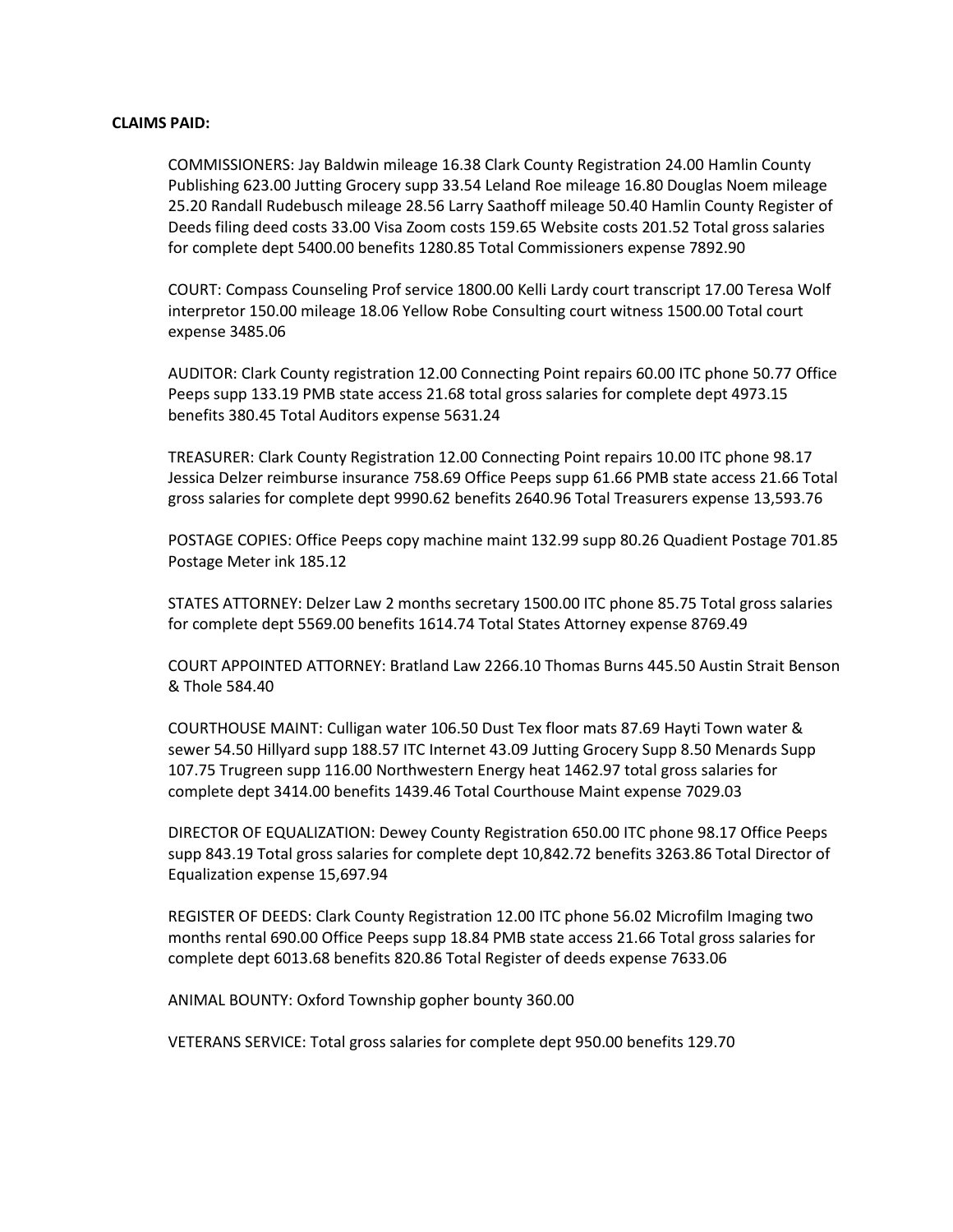SHERIFF: Bartons Services repairs 20.00 Creative Product supp 201.30 Estelline Community Oil repairs 156.95 gas 1558.71 Farmers Union gas 167.18 Hamlin Co Farmers Coop repairs 170.50 gas 1536.71 ITC phone 266.14 Jutting Grocery Supp 11.22 Kones Korner ammunition 1150.00 Menards supp 139.94 SD Dept of Public Safety six month teletype 2340.00 SD DOT gas 650.04 SD Sheriffs Assoc. Dues 677.09 Two Way supp 44.98 Visa Equipment 439.93 Supp 362.90 Total gross salaries for complete dept 27,061.86 benefits 7850.12 Total Sheriffs expense 44,805.54

NURSE: Total gross salaries for complete dept 2277.00 benefits 965.80 Donna Eide travel 14.00 Donna Eide reimburse health insurance 1000.00

JAIL: Codington County jail 8428.20

GENERAL 911:H-D electric towers elec 125.96 Hamlin Co Coop gas 67.00 ITC trunking charge 374.33

POOR: Miller Funeral Home funeral 1500.00 SDACC State Cast Fund 862.00

LIEAP: Interlakes Community Action worker 339.75 ITC phone 53.22

EXTENSION: ITC phone 99.67 Office Peeps supp 99.02 United States Post Office supp 13.50 Capital One-Wal Mart supp 42.99 Total gross salaries for complete dept 3252.00 benefits 1093.21 Total Extension expense 4600.29

WEED: Crossroads lodging 459.95 H-D Electric Elec 389.55 ITC phone 94.67 Gene Sauder mileage 46.20 Visa Supp 55.88 Total Gross salaries for complete dept 3417.00 benefits 1125.64 Total Weed expense 5588.89

ZONING: Robbie Fedt mileage 21.84 Hamlin County Publishing 147.26 Martin Prouty mileage 18.48 Richard Wiarda mileage 7.56 Stuart Schublom mileage 9.24 Scott Popham mileage 13.44 Total gross per Diem 625.00 benefits 51.53 Total zoning expense 894.35

ROAD: Auto Value supp 99.98 Avera drug testing 96.00 Bryant City Util 21.64 Connecting Point repairs 140.00 Estelline Community Oil Fuel 1480.03 LP 1568.05 Estelline City Util 58.41 Farmers Union fuel 13,298.40 H-D Electric Util 1606.77 Hamlin County Coop fuel 1993.12 Parts 5.00 LP 2481.20 Hamlin Building Center supp 49.47 Hayti Town Util 40.50 ITC phone 285.90 J&L Welding repairs 127.44 parts 421.78 Lyle Signs supp 184.14 Office Peeps Supp 80.05 Ottertail Power Util 48.72 SD Federal Property supp 15.00 SD DOT Prof Service 1342.05 SD State Treasurer excise tax .75 Transource parts 144.80 W.W. Tire repairs 801.52 Capital One-Wal Mart supp 139.69 Visa phone 1.05 Northwestern Energy Util 30.42 AT&T cell phone 71.94 Total gross salaries for complete dept 38,672.37 benefits 11,385.02 Total Road expense 64,791.21

AG BUILDING: Hayti Town water & sewer 40.50 ITC phone 84.42 Northwestern Energy heat 332.86

EMERGENCY & DISASTER: Hamlin Co Farmers Coop repairs 83.75 gas 40.03 ITC phone 153.39 Two Way supp 215.97 AT&T cell phone 50.27 Total gross salaries for complete dept 4200.00 benefits 573.27 Total Emergency & Disaster expense 5316.68